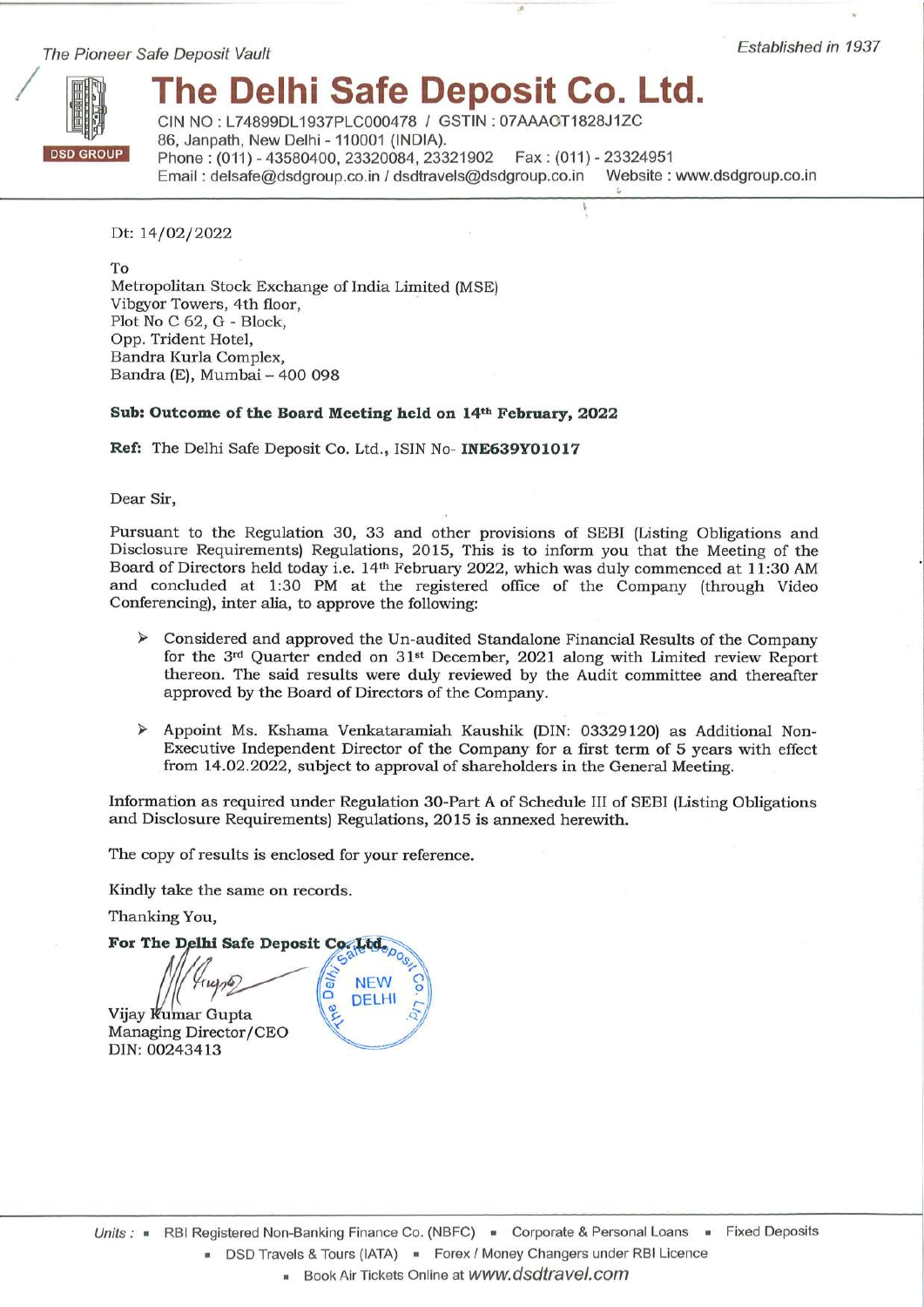# Information as required under Regulation 30 -Part A of Schedule III of SEBI (Listing Obligations and Disclosure Requirements) Regulations, 2015

寝

| S.NO. | Requirement                                                | <b>Disclosure</b>                                                                                                                                                                                                                                                                                                                                                                                                                                                                                                                                                                                                                                                                                                                                                                                                                                                                                                |  |  |
|-------|------------------------------------------------------------|------------------------------------------------------------------------------------------------------------------------------------------------------------------------------------------------------------------------------------------------------------------------------------------------------------------------------------------------------------------------------------------------------------------------------------------------------------------------------------------------------------------------------------------------------------------------------------------------------------------------------------------------------------------------------------------------------------------------------------------------------------------------------------------------------------------------------------------------------------------------------------------------------------------|--|--|
| 1.    | <b>Name</b>                                                | Kshama Venkataramiah Kaushik                                                                                                                                                                                                                                                                                                                                                                                                                                                                                                                                                                                                                                                                                                                                                                                                                                                                                     |  |  |
| 2.    | Date of Birth                                              | 01.05.1965                                                                                                                                                                                                                                                                                                                                                                                                                                                                                                                                                                                                                                                                                                                                                                                                                                                                                                       |  |  |
| 3.    | Designation                                                | Additional Non-Executive Independent Director                                                                                                                                                                                                                                                                                                                                                                                                                                                                                                                                                                                                                                                                                                                                                                                                                                                                    |  |  |
| 4.    | <b>Present Residential</b><br><b>Address</b>               | 843, Lavy Pinto Block, Asiad Games Village, New Delhi-<br>110049                                                                                                                                                                                                                                                                                                                                                                                                                                                                                                                                                                                                                                                                                                                                                                                                                                                 |  |  |
| 5.    | Qualification                                              | Graduation in Commerce and Chartered Accountant                                                                                                                                                                                                                                                                                                                                                                                                                                                                                                                                                                                                                                                                                                                                                                                                                                                                  |  |  |
| 6.    | Date of appointment /<br><b>Term of appointment</b>        | Smt. Kshama Venkataramiah Kaushik (DIN: 03329120)<br>Appointed as Additional Non-Executive Independent Director<br>of the Company for a first term of 5 years with effect from<br>14.02.2022 subject to approval of shareholders in the<br>General Meeting.                                                                                                                                                                                                                                                                                                                                                                                                                                                                                                                                                                                                                                                      |  |  |
| 7.    | <b>Reason for Change</b>                                   | Due to Death of Director                                                                                                                                                                                                                                                                                                                                                                                                                                                                                                                                                                                                                                                                                                                                                                                                                                                                                         |  |  |
| 8.    | <b>Experience/Expertise</b><br>in functional areas         | Ms. Kshama has worked with some of the top consulting<br>firms and Indian companies over the past 32 years. She is<br>the founder director of Thought Arbitrage Research Institute<br>(TARI) where she conceptualises and leads research studies<br>and collaborations with a range of partners including public<br>and private sector Indian companies, industry associations<br>and multi-lateral agencies. Her abiding interests include<br>governance, transparency, anti-corruption and sustainability<br>practices. She serves on the Managing Committee of over ten<br>schools of the Delhi Public School group across India and the<br>Middle East including chairing recruitment committees for<br>recruiting school personnel. She serves as Secretary of Delhi<br>Education and Philanthropic Society, a society formed to<br>provide education support to needy children of Delhi Public<br>Schools. |  |  |
| 9.    | <b>Disclosure of</b><br>relationships<br>between Directors | Ms. Kshama Venkataramiah Kaushik is not related to any of<br>the Directors or Promoters of the Company.                                                                                                                                                                                                                                                                                                                                                                                                                                                                                                                                                                                                                                                                                                                                                                                                          |  |  |

Profile of Ms. Kshama Venkataramiah Kaushik (DIN: 03329120)



For The Delhi Safe Depysit Co. Ltd. lingão Director/CEO Managing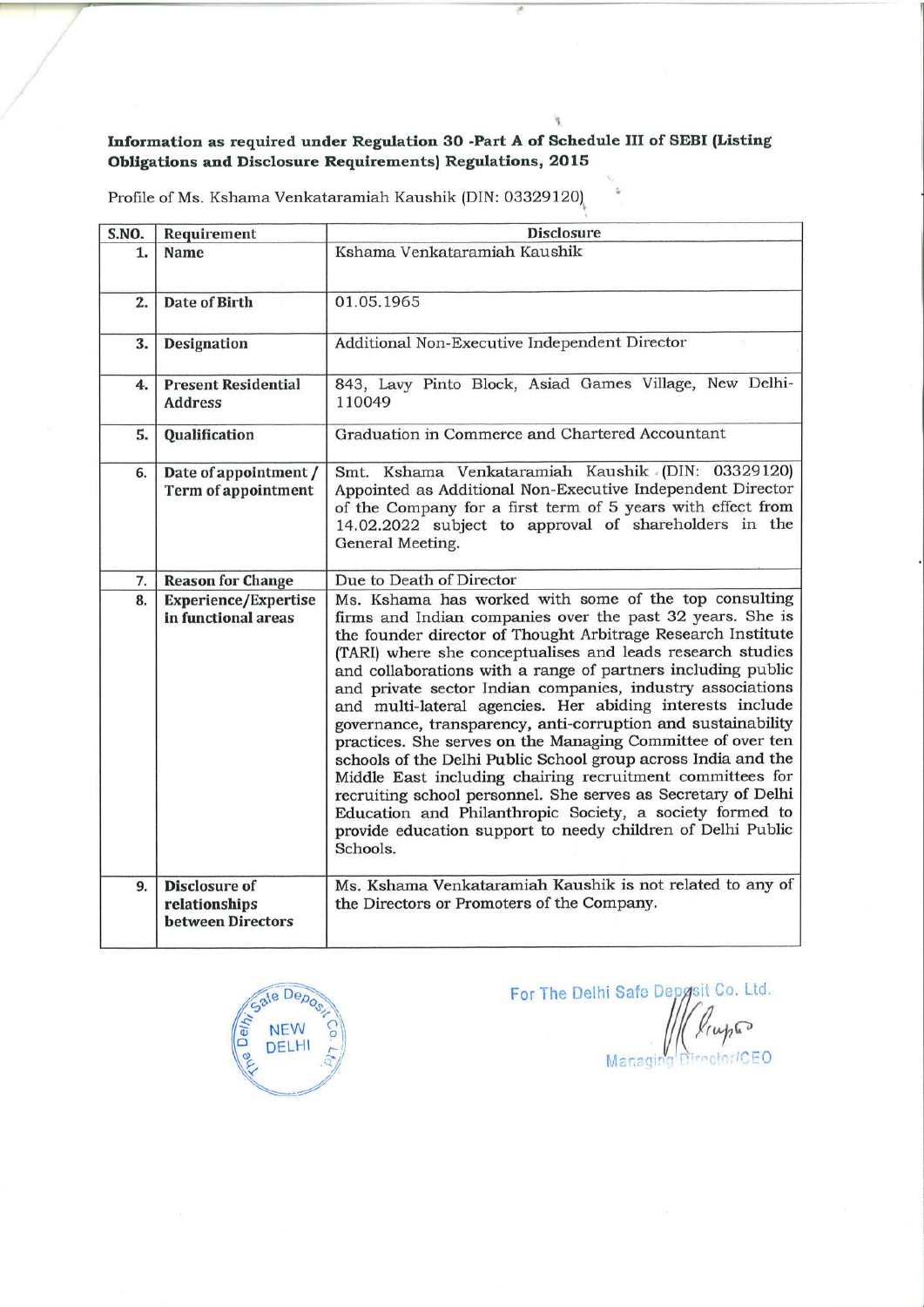

# CNS & Co.<br>Chartered accountants

CHARTERED ACCOUNTANTS<br>H.O: 109. STREET No. 10. SETIA FARMS. SRI GANGANAGAR, RALASTHAN-335001<br>BRANCH OFFICE: FLAT No. 167, Pocket A-3. Sector-8, Rohini, Delhi-110085 HO: 109. STREET NO. 10. SETA FARMS. SRu GANGANAGAR. RAJASTHAN-335001 BRANCH OFFICE: FLAT No. 167. POCKET A-3. SECTOR-8. ROHINI. DELHI-110085 M: +91-9818989997 · E-MAIL: cabaljeet.s@gmail.com

#### uDIN: 22529260ABYXTN5331

#### **Independent Auditor's Review Report**

#### Review report to The Board of Directors of The Delhi Safe Deposit Company Limited

We have reviewed the accompanying statement of unaudited financial results of The Delhi Safe Deposit Company Limited for the quarter ended December 31<sup>st</sup>, 2021 ("the statement"), being submitted by the Company's Management pursuant to the requirements of Regulation 33 of SEBI (Listing Obligation and Disclosure Requirements) Regulations, 2015 ("the regulation") as amended, read with SEBI circular CIR/CFD/CMD1/44/2019 dated 29<sup>th</sup> March, 2019 and in accordance with the recognition and measurement principles laid down in Indian Accounting Standard 34 "Interim Financial Reporting" ("Ind AS 34"), prescribed under Section 133 of the Companies Act, 2013, and other accounting principles generally accepted in India. This statement is the responsibility of the Company's Management and has been approved by the Board of Directors. Our responsibility is to issue a report on these financial statements based on our review.

We conducted our review of the Statement in accordance with the Standard on Review Engagements (SRE) 241o "Review of Interim Financial Information Performed by the Independent Auditor of the Entity", issued by the Institute of Chartered Accountants of India. This standard requires that we plan and perform the review to obtain moderate assurance as to whether the financial statements are free of material misstatement. A review is limited primarily to inquiries of company personnel and analytical procedures applied to financial data and thus provides less assurance than an audit. We have not performed an audit and accordingly, we do not express an audit opinion.

Based on our review conducted as above, nothing has come to our attention that causes us to believe<br>that the accompanying statement of unaudited financial results prepared in accordance with<br>applicable accounting standards

For CNS & Co. Chartered Accountants Firm Regn. No.: 018215C

 $\rho_e$  $CA.$  Baljeet Singh  $\sqrt{C_2}$  Chartered **M.No.: 529260 Accountants** 

New Delhi: 14.02.2022

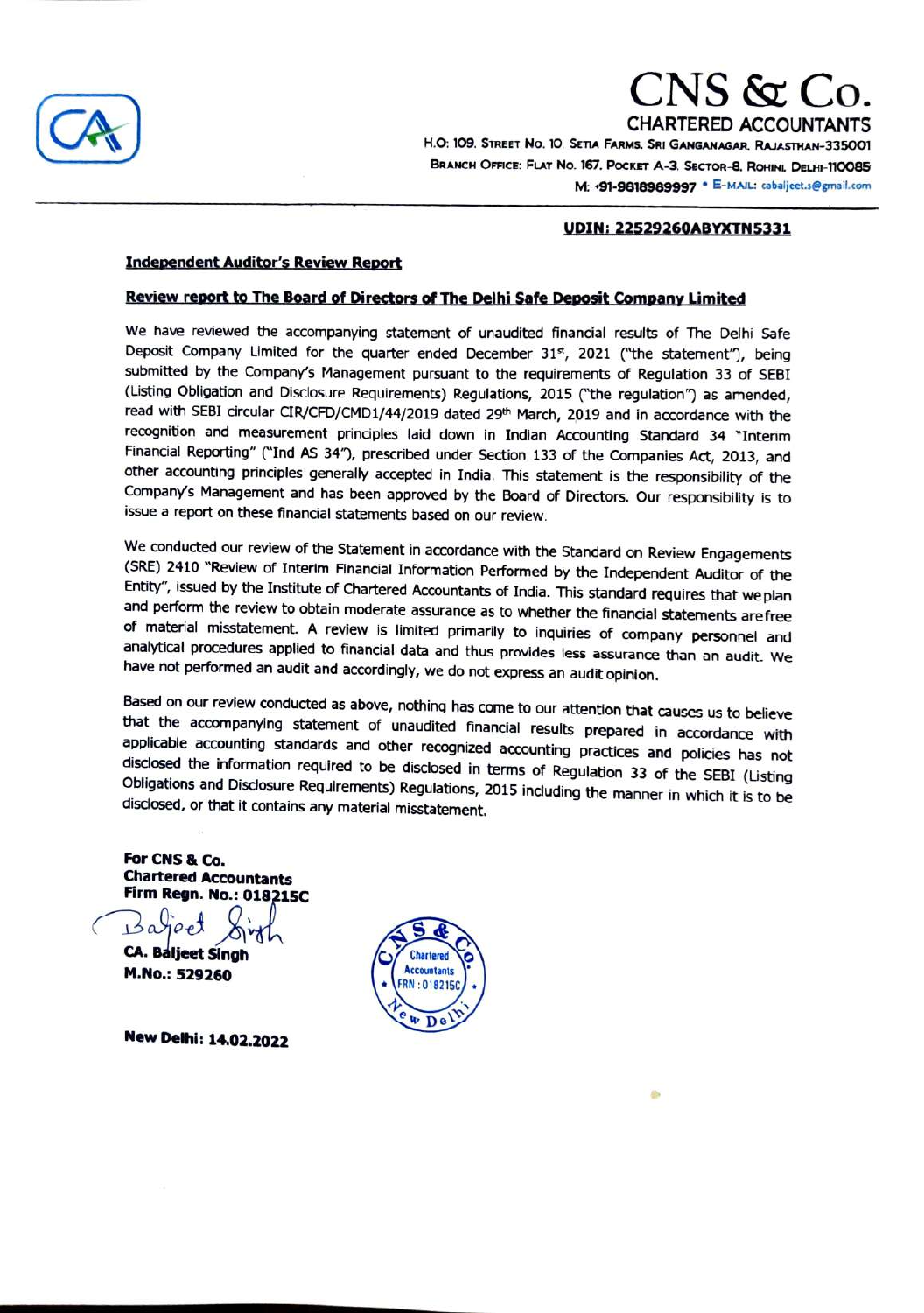#### THE DELHI SAFE DEPOSIT CO.LTD CIN: L74899DL1937PLC000478 Regd Off: 86, Janpath, New Delhi-110001 Ph: 011-43580400, 23320084, 23321902 Email: delsafe@dsdgroup.co.in ; Website: www.dsdgroup.co.in **EXTRACTS OF THE STATEMENT OF UNAUDITED FINANCIAL RESULTS FOR** THE QUARTER AND NINE MONTHS ENDED 31ST DECEMBER 2021

| <b>Particulars</b>                                     | <b>Quarter Ended</b> |                  |                  | <b>Nine Months Ended</b> |                  | <b>Year Ended</b> |
|--------------------------------------------------------|----------------------|------------------|------------------|--------------------------|------------------|-------------------|
|                                                        | 31.12.2021           | 30.09.2021       | 31.12.2020       | 31.12.2021               | 31.12.2020       | 31.03.2021        |
|                                                        | <b>Unaudited</b>     | <b>Unaudited</b> | <b>Unaudited</b> | <b>Unaudited</b>         | <b>Unaudited</b> | <b>Audited</b>    |
|                                                        | Rs.                  | Rs.              | Rs.              | Rs.                      | Rs.              | Rs.               |
| 1. Income from operations                              | 194.42               | 137.07           | 161.92           | 482.65                   | 452.16           | 618.06            |
| Total revenue                                          | 194.42               | 137.07           | 161.92           | 482.65                   | 452.16           | 618.06            |
| 2. Expenses                                            |                      |                  |                  |                          |                  |                   |
| <b>Employees benefits expenses</b>                     | 55.27                | 44.41            | 47.82            | 141.42                   | 132.43           | 185.83            |
| Fee & Commission Expenses                              | 1.64                 |                  | 1.38             | 1.64                     | 2.69             | 3.07              |
| Purchase                                               | 3.10                 | 97.52            |                  | 100.62                   |                  | 5.35              |
| Changes in inventories of stock in trade               | 42.99                | (96.30)          |                  | (53.31)                  |                  | (4.68)            |
| Depreciation and amortization                          | 2.82                 | 3.21             | 3.19             | 8.37                     | 11.45            | 11.11             |
| Impairment of financial instruments                    | 195.97               |                  | 43.58            | 195.97                   | 161.70           | 398.03            |
| Other expenses                                         | 29.10                | 28.16            | 29.40            | 83.40                    | 78.02            | 108.42            |
| <b>Total expenses</b>                                  | 330.89               | 77.00            | 125.37           | 478.11                   | 386.29           | 707.13            |
| 3. Profit/Loss from operations before other income     | (136.47)             | 60.07            | 36.55            | 4.54                     | 65.87            | (89.07)           |
| finance costs and exceptional items (1-2)              |                      |                  |                  |                          |                  |                   |
| 4. Other income                                        | 18.66                | (0.09)           | (1.25)           | 19.40                    | 2.55             | 71.25             |
| 5. Profit/Loss from ordinary activities before finance | (117.81)             | 59.98            | 35.30            | 23.94                    | 68.42            | (17.82)           |
| costs and exceptional items (3+4)                      |                      |                  |                  |                          |                  |                   |
| 6. Finance costs                                       | 23.20                | 22.59            | 26.80            | 69.98                    | 89.46            | 115.91            |
| 7. Profit/Loss from ordinary activities after finance  | (141.01)             | 37.39            | 8.50             | (46.04)                  | (21.04)          | (133.73)          |
| costs but before exceptional items (5-6)               |                      |                  |                  |                          |                  |                   |
| 8. Exceptional items                                   |                      |                  |                  |                          |                  |                   |
| 9. Profit/Loss from ordinary activities (7-8)          | (141.01)             | 37.39            | 8.50             | (46.04)                  | (21.04)          | (133.73)          |
| 10. Tax Expensees - Current Tax                        | (28.50)              | 28.50            |                  |                          |                  |                   |
| Deferred Tax                                           |                      |                  |                  |                          |                  | 35.79             |
| 11. Net profit/Loss from ordinary activities           |                      |                  |                  |                          |                  |                   |
| after tax (9-10)                                       | (112.51)             | 8.89             | 8.50             | (46.04)                  | (21.04)          | (97.94)           |
| 12. Extraordinary items                                |                      |                  |                  |                          |                  |                   |
| 13. Net profit/Loss for the period (11-12)             | (112.51)             | 8.89             | 8.50             | (46.04)                  | (21.04)          | (97.94)           |
| 14. Paid up equity share capital                       | 522.30               | 522.30           | 522.30           | 522.30                   | 522.30           | 522.30            |
| (Face value: Rs.10/- per equity share)                 |                      |                  |                  |                          |                  |                   |
| Earnings per share (before extraordinary items)        | ۰                    | 0.17             | 0.16             | ¥.                       | ÷                |                   |
| Basic & Diluted (In Rs.)                               |                      |                  |                  |                          |                  |                   |
| Earnings per share (after extraordinary items)         | ۰                    | 0.17             | 0.16             | ۰                        | ۰                |                   |
| Basic & Diluted (In Rs.)                               |                      |                  |                  |                          |                  |                   |
|                                                        |                      |                  |                  |                          |                  |                   |

**Notes** 

 $1)$ The above financial results have been reviewed & recommended by the Audit Committee and approved & taken on record by the Board of Directors of the Company at their meeting held on 14.02.2022

2) The covid virus responsible continues to speard across the globe & India which has significantally contributed decline and volatility in global and Indian financial markets resulting significant decrease in global and local economic activities. The extent to which the covid pandemic will impact the Company's results will depand on future developments, which are highly uncertain, including among other things, any new information concerning the severity of the covid pandemic and any action to prevent the speard or mitigate its impact, whether government-mandated or elected by the Company.

3) The above financial results have been subject to limited review by the Statutory Auditors of the Company.

 $4)$ Previous period's figures have been regrouped/rearranged where necessary.

ale Dep<sub>c</sub> **NEW DELHI** 

By order of the Board of Directors For The Delhi Safe Deposit Co.Ltd.

 $4\pi r^2$ 

Vijay Kumar Gupta Managing Director/CEO DIN:00243413

Place: New Delhi Date: 14.02.2022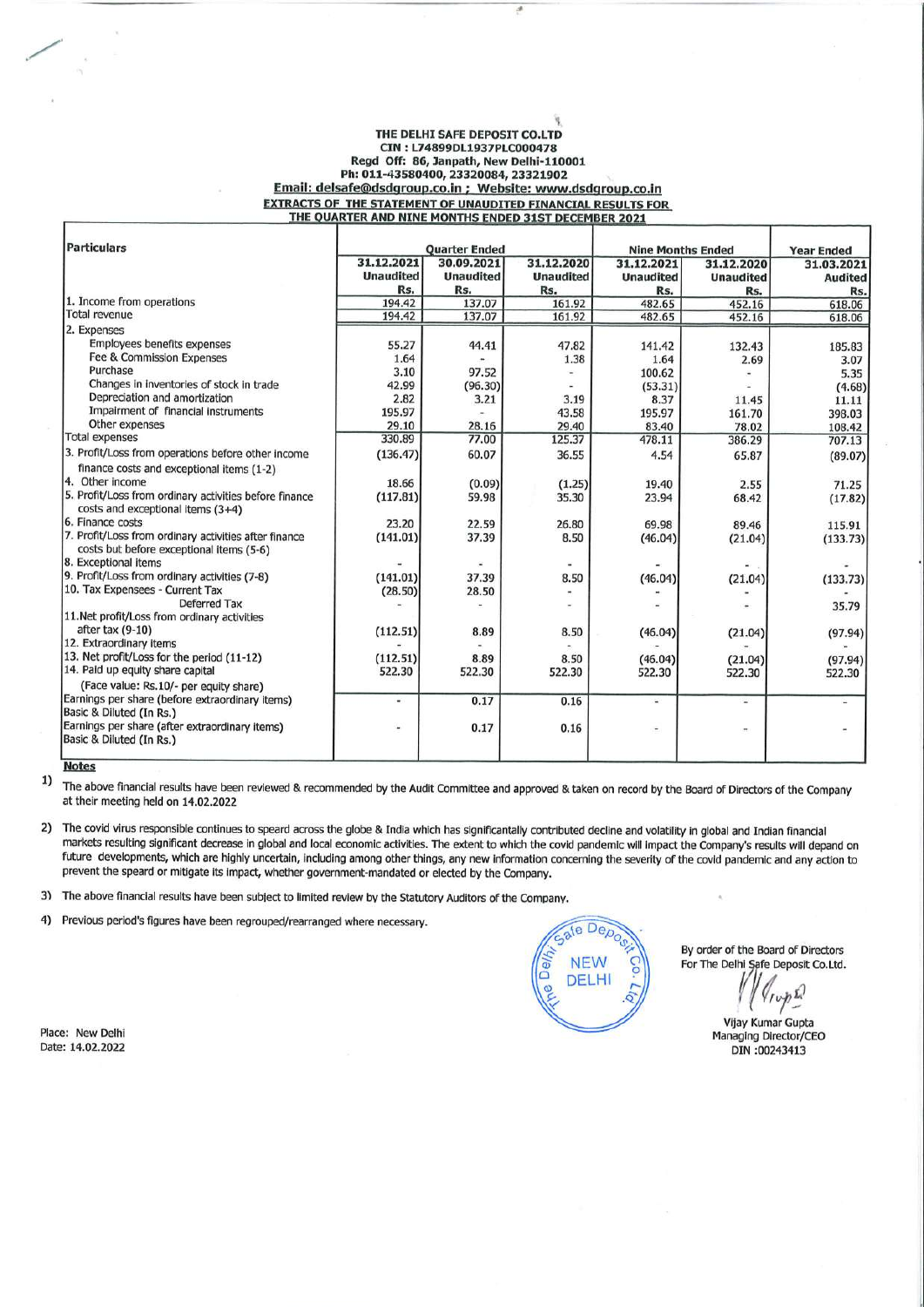# THE DELHI SAFE DEPOSIT CO.LTD CIN: L74899DL1937PLC000478

# Regd Off: 86, Janpath, New Delhi-110001

Email: delsafe@dsdgroup.co.in ; Website: www.dsdgroup.co.in

# **STATEMENT OF ASSETS AND LIABILITIES**

|                                                         | (Rs. In Lakhs)   |                |  |
|---------------------------------------------------------|------------------|----------------|--|
| <b>Particulars</b>                                      | 31.12.2021       | 31.03.2021     |  |
|                                                         | <b>Unaudited</b> | <b>Audited</b> |  |
|                                                         | Rs.              | Rs.            |  |
| <b>Assets</b>                                           |                  |                |  |
| <b>Financial assets</b>                                 |                  |                |  |
| Cash and cash equivalents                               | 306.75           | 226.78         |  |
| Bank balance other than cash and cash equivalents above | 366.56           | 64.55          |  |
| <b>Receivables - Trade</b>                              | 297.01           | 360.09         |  |
| Loans                                                   | 2,834.55         | 3,307.10       |  |
| Investments                                             | 116.56           | 116.56         |  |
| Other financial assets                                  | 7.03             | 7.48           |  |
| <b>Non-financial assets</b>                             |                  |                |  |
| Inventories                                             | 58.00            | 4.69           |  |
| Current tax assets (Net)                                | 61.41            | 90.89          |  |
| Deferred tax assets (Net)                               | 70.32            | 70.32          |  |
| <b>Investment property</b>                              | 95.21            | 97.00          |  |
| Property, plant and equipment                           | 34.90            | 32.38          |  |
| Other intangible assets                                 | 0.64             | 0.77           |  |
| Other non-financial assets                              | 7.39             | 6.93           |  |
| <b>Total assets</b>                                     | 4,256.33         | 4,385.54       |  |
|                                                         |                  |                |  |
| <b>Liabilities &amp; Equity</b>                         |                  |                |  |
| <b>Financial liabilities</b>                            |                  |                |  |
| Payables                                                |                  |                |  |
| <b>Trade payables</b>                                   |                  |                |  |
| (i) total outstanding dues of micro enterprises and     | 111.97           | 43.24          |  |
| small enterprises                                       |                  |                |  |
| (ii) total outstanding dues of creditors other than     |                  | 0.85           |  |
| micro enterprises and small enterprises                 |                  |                |  |
| Borrowings (Other debt securities)                      | 312.62           | 293.49         |  |
| Deposits                                                | 715.55           | 848.72         |  |
| Other financial liabilities                             | 427.35           | 434.15         |  |
| <b>Non-financial liabilities</b>                        |                  |                |  |
| Provisions                                              | 160.77           | 180.74         |  |
| Other non-financial liabilities                         | 18.80            | 29.05          |  |
| <b>Total liabilities</b>                                | 1,747.06         | 1,830.24       |  |
| <b>EQUITY</b>                                           |                  |                |  |
| Equity share capital                                    | 522.30           | 522.30         |  |
| Other equity                                            | 1,986.97         | 2,033.00       |  |
| <b>Total equity</b>                                     | 2,509.27         | 2,555.30       |  |
| <b>Total liabilities and equity</b>                     | 4,256.33         | 4,385.54       |  |



By order of the Board of Directors For The Delhi Safe Deposit Co.Ltd.

 $\mathcal{Q}$ 

Vijay Kumar Gupta Managing Director/CEO DIN:00243413